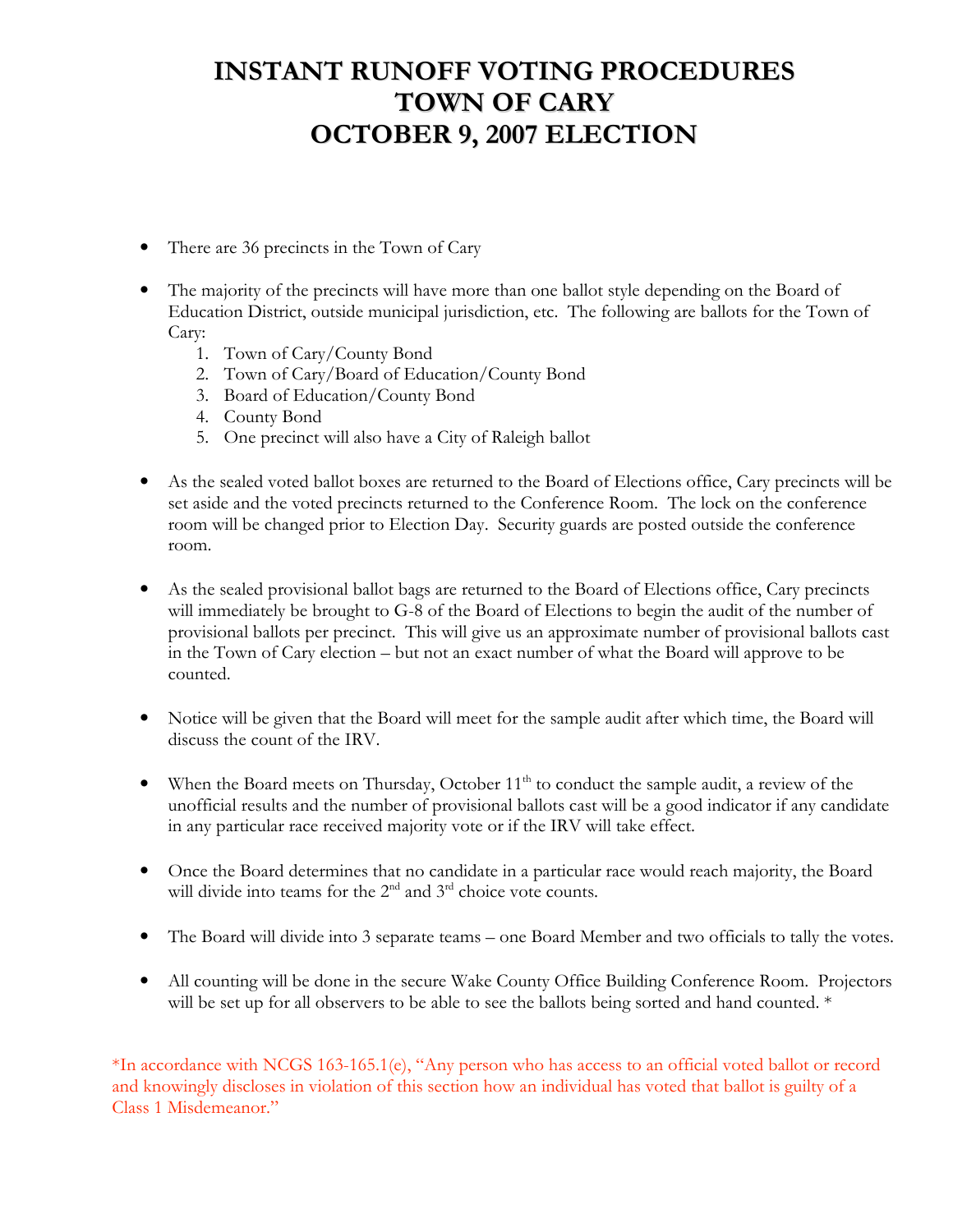# **SORTING PROCEDURES FOR** EACH CONTEST INDIVIDUALLY

# Team 1

**Box of Sealed Voted Ballots** 

| <b>Team Members</b> |                |
|---------------------|----------------|
|                     | 1 Board Member |
|                     | 2 Officials    |
| <b>Task</b>         |                |
|                     | Sort           |
|                     | Tally          |

# Team 2

## **Box of Sealed Voted Ballots**

| <b>Team Members</b> |                |
|---------------------|----------------|
|                     | 1 Board Member |
| $\bullet$           | 2 Officials    |
| <b>Task</b>         | Sort<br>Tally  |

# Team 3

# **Box of Sealed Voted Ballots**

# **Team Members**

- 1 Board Member
- $\bullet$  2 Officials

# **Task**

- Sort  $\bullet$
- $\bullet$ Tally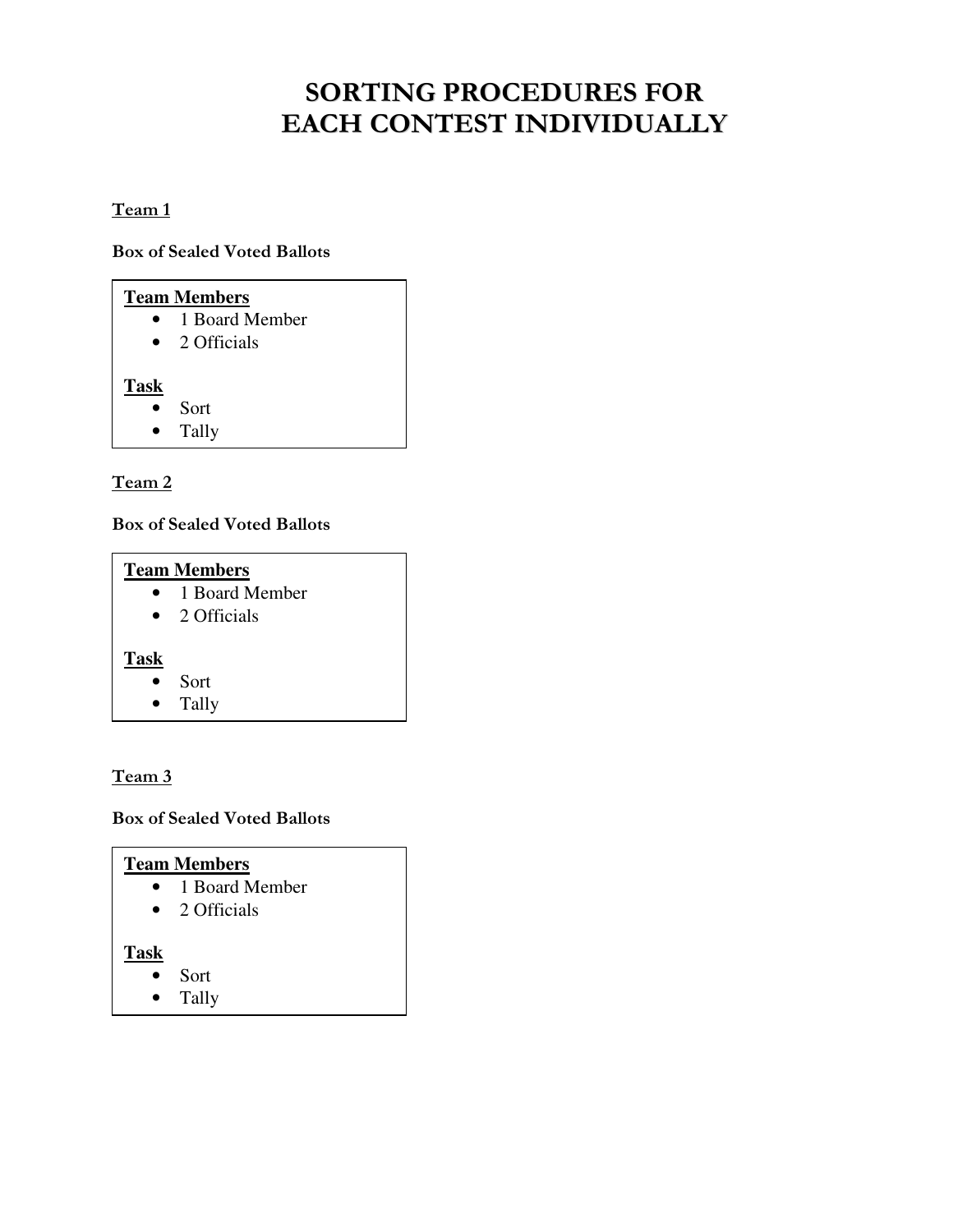# **Step-by-Step Procedures**

### At any time a Board Member cannot determine the voter's intent on a particular ballot, the entire Board will meet to review the ballot and vote to determine the voter's intent, if at all possible.

#### **STEP1** Sort

- 1. Board member will unseal box of ballots, identifying the precinct number and the ballot styles contained in the ballot  $h(x)$
- 2. Sort ballots.
	- $\bullet$ If more than one ballot style in a precinct, the non-Cary ballots will be placed in a separate stack (Stack #3).
	- $\bullet$ First sort will be  $2$  stacks  $-3$  stacks if non-Cary ballots in the precinct
	- $\bullet$ As a result of the Election Night Returns (to include Absentee by Mail, One-Stop Absentee Early Voting, Provisional, and Transfer Site), the candidates for each contest that received the most votes will be identified. Each candidate will be referred to in this document as "Candidate A" and "Candidate B".
- 3. A Board Member reviews each ballot. The Member will state whether there is a vote in Column 1 for Candidate A or Candidate B. Ballots will be placed in one of 3 stacks. (Stack #1, Stack #2, or Stack #3)
	- STACK #1 If the ballot does contain a vote for Candidate A or Candidate B in Column 1, the ballot is placed  $\bullet$ in Stack #1. (This ballot will not be tallied)
	- $\bullet$ STACK  $\#2$  - If the ballot does not contain a vote in Column 1 for Candidate A or Candidate B, the ballot is placed in Stack #2.
	- $\bullet$  $STACK #3$  - If the ballot is a non-Cary ballot, the Board Member will state non-Cary ballot and place the ballot in stack #3. (This ballot will not be tallied)

### **STEP2** Column 2 Tally

Once all ballots for one precinct have been sorted, the hand count of Column 2 will begin. (Stack #2)

- 4. The Board Member will ONLY review Column 2 on each ballot and state if there is a vote for Candidate A or Candidate B. If so, the vote will be tallied. After the ballot is tallied, the ballot will be turned over to signify that the ballot has now been tallied and be placed in Stack #2A.
	- While the Board Member begins to review Column 2, a separate "official" will verify that the ballots sorted into  $\bullet$ Stack #1 and Stack #3 was properly conducted.
	- $\bullet$ Any ballots not properly sorted are brought to the attention of the Board Member and the sort team for placement into the correct stack.
- 5. If there is no vote in Column 2 for Candidate A or Candidate B, the ballot will be placed in Stack #2B for Column 3 ballots.

### STEP<sub>3</sub> Column 3 Tally

- 6. After all ballots have been tallied for Column 2, the Board Member will review Column 3 in Stack #2B. The Member will state if there is a vote for Candidate A or Candidate B. If so, the vote will be tallied. The ballot will be turned over and placed in  $Stack #2C$  to signify that the ballot has now been tallied.
- 7. If there is no vote in Column 3 for Candidate A or Candidate B, the ballot will be placed in Stack #2D for ballots with no Candidate A or B choices.
- 8. Once all votes have been tallied for Candidate A or Candidate B, the hand count totals will be added to the Official Results for that Contest.
- 9. All ballots from the counted precinct will be returned to the original ballot box and sealed until the next contest needs to be counted, if any.
- 10. Precinct ballot from the counted precincts will be placed in a separate location to indicate the precinct ballots have been counted.